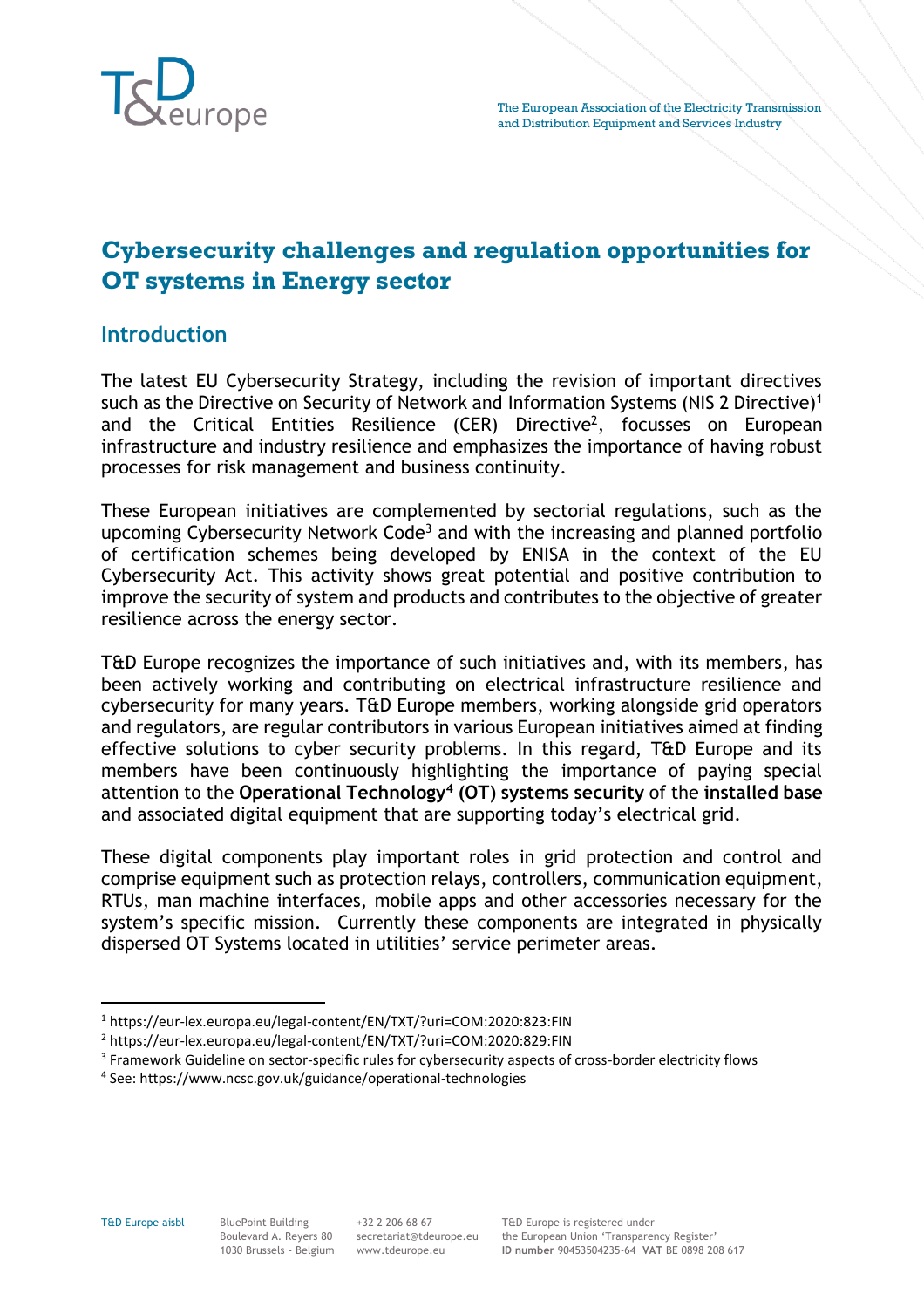

With regard to the system's mission, it is relevant to point out that these assets can be of critical importance for grid stability which, due to the strategic function of power transmission and its role in cross border energy exchange, means that vulnerabilities can have an amplified consequence at grid level.

## **Current industrial practices**

High reliability and uptime are the key principles of OT systems. All security measures and maintenance practices are designed around those principles to ensure cyber security posture and maintain risk at acceptable levels.

Evolving attack techniques, new vulnerabilities, and an evolving threat landscape due to digitization are forcing grid participants to regularly update and adjust security measures on live production systems to keep them protected from known vulnerabilities and threats.

The challenge to grid participants is ensuring secure operation of the electrical assets during their entire operational lifetime where this is much longer than anticipated in enterprise IT systems lifetimes. The system supporting the electrical process needs to evolve regularly to match business needs and security operational requirements.

One practice of asset owners is to perform regular risk assessments of their system's security perimeter, these assessments can be triggered either by a time-based policy or by a vulnerability disclosure event. With such studies in hand, adequate cybersecurity measures can be taken to mitigate any identified vulnerability and risk in order to maintain the cyber security posture. Examples of such mitigations could be patching affected equipment or the inclusion of compensating security countermeasures at system level.

High availability systems in operation are always a challenge for secure operations. Grid operators must carefully plan their security maintenance activities and balance out the risk in their systems. **It's often the case that security patches in OT systems are not deployed due to process complexity or operational difficulties,** such as impact on system operation, predictability of response, quantity of impacted systems, the need for requalification of products or service downtime**.**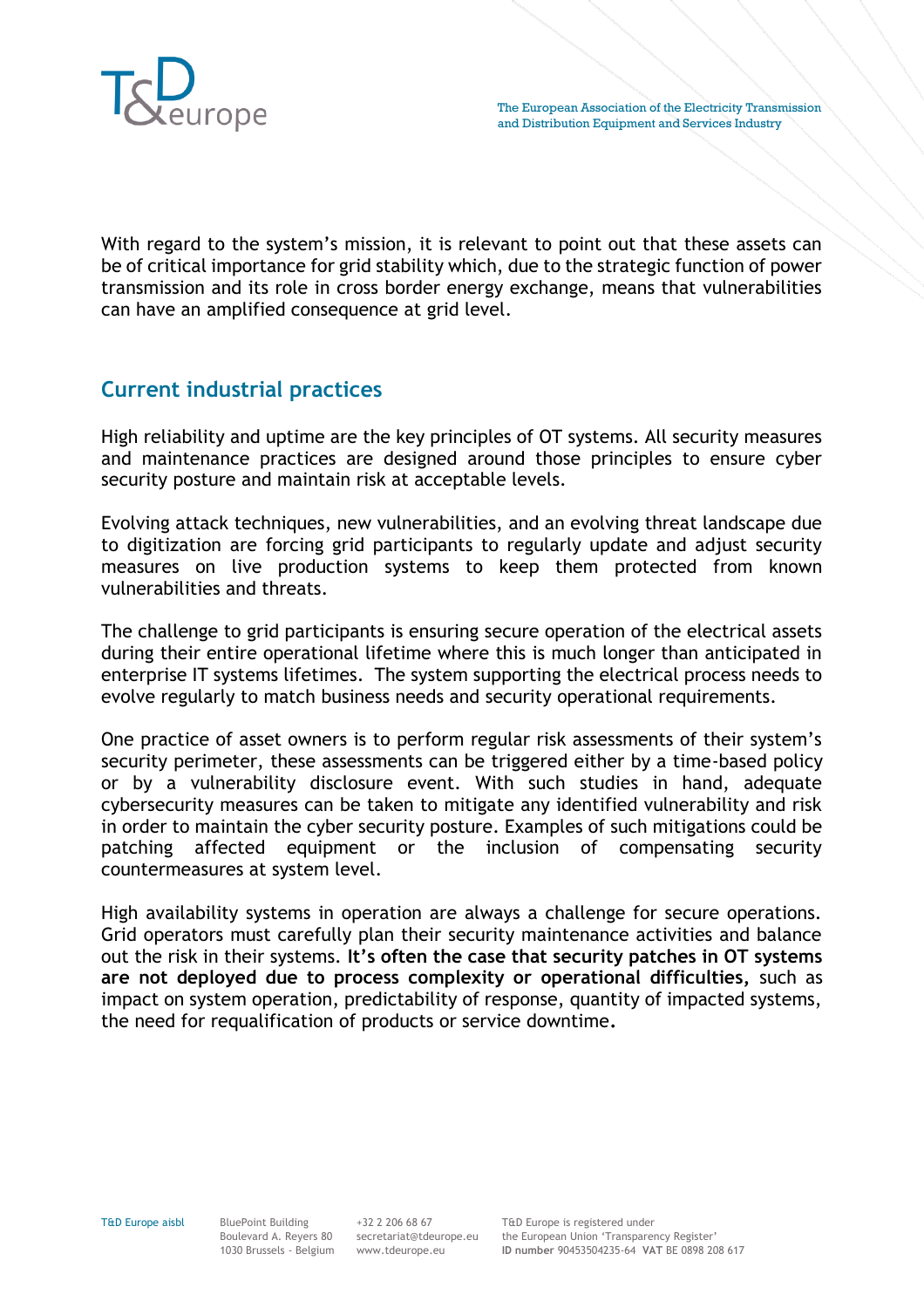

This life cycle challenge in OT systems demands a higher level of engagement between operators and product / system suppliers, not only for coordination and development of effective cyber measures but also for operational expenditure in systems cyber security maintenance. From an OT system perspective some of these challenges could be:

- System vulnerabilities identification and disclosure cooperation
- Temporary corrective measures, if necessary
- Product patches and deployment strategies
- Defense in depths strategy assessment
- Digital equipment end-of-life management

System suppliers are expected to collaborate with grid operators providing elements of those technical measures where products/systems are not end-of-life and are covered by warranty and maintenance agreements.

T&D Europe highlights the importance of having formal contractual relationships, particularly between system providers and grid operators and promoting a close collaboration on OT systems security. Such collaboration can provide grid operators with access to technology expertise, secure deployment experience and in depths OT process knowledge that supports OT systems and underlying products to be managed in regards of security.

With this context in mind what is currently observed by T&D Europe members is:

- OT systems components are not being patched regularly, thereby degrading the established defense in depths strategy and overall system resilience.
- OT installed based is often outdated, relying mainly on perimeter security countermeasures
- An over reliance on product assurance schemes will not cover system security lifecycle issues and defense-in-depth completely
- A lack of incentives for grid operators to establish cyber security maintenance service agreements in new and existing solutions.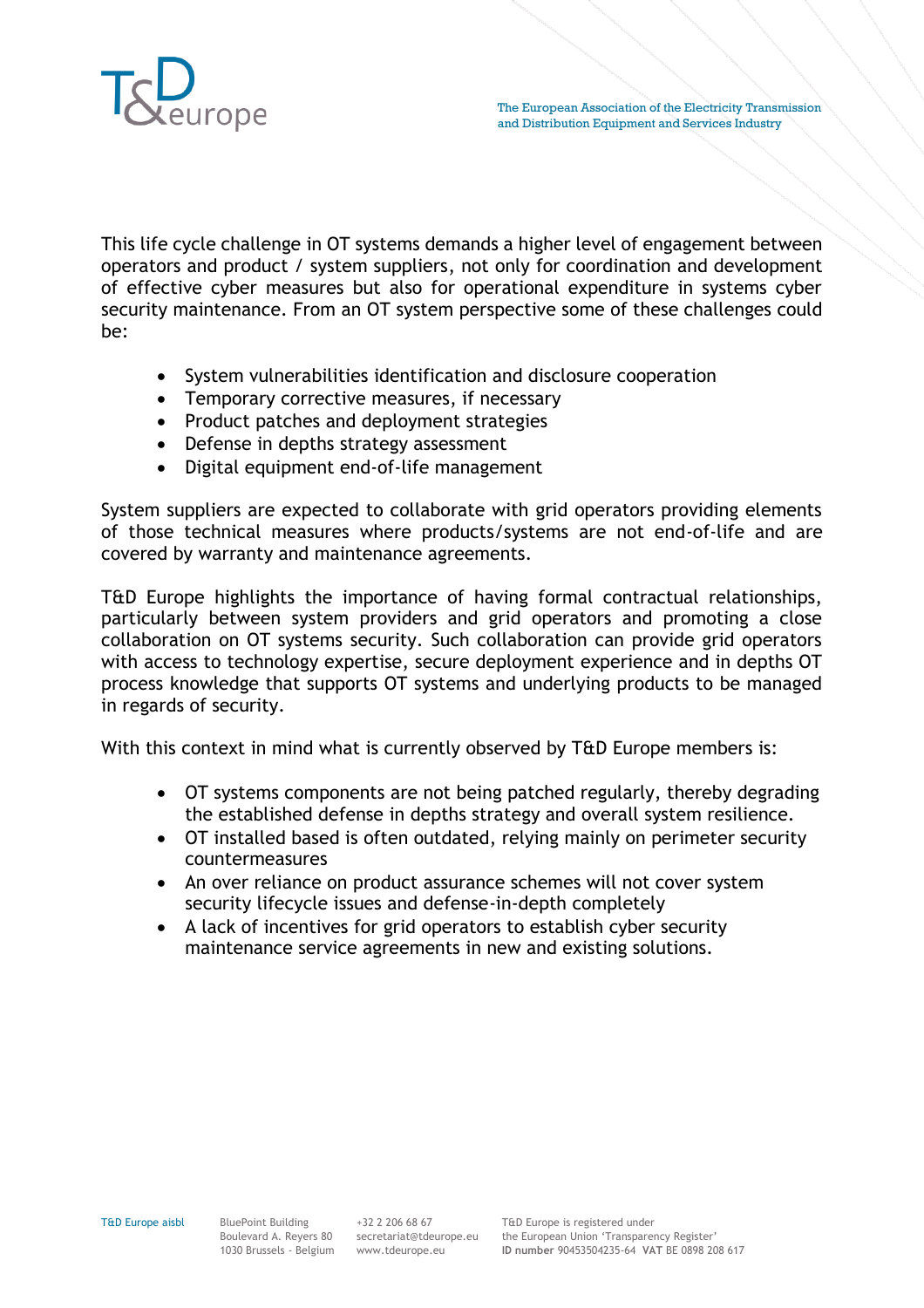

# **A way forward**

T&D Europe members believe that a number of steps are needed to provide a robust way forward:

- T&D Europe members consider that the implementation of **an asset identification and classification system** for the OT systems, **as proposed by ACER cyber security network codes,** will help define the priority, engagement type and reaction time needed from the security operations team and associated partners.
- T&D Europe members highlight that it is a frequent request in commercial specifications that products or systems have regular cybersecurity patches provided for known vulnerabilities. However, this contractual request does not answer the system security challenges over its expected lifespan and a more comprehensive service level agreements should be encouraged to provide adequate services.
- A **security service level agreement** with system providers can help increase operational security and prevent defense in depths strategies being degraded e.g. by non-patched products inside the system or by degrading hardening.

It's relevant to note that products are not used independently in systems, they actively participate in the overall security strategy and are fully integrated in distributed system level functions. Interventions are challenging and need assessment and relevant expertise in the OT domain prior to any modification that might have an impact on the security level.

In this context a cybersecurity service agreement can help reduce intervention risk and cost while minimizing downtime and total intervention time. Examples of what could be expected are:

- OT System specific risk exposure analysis and impact
- OT system specific risk contingency and temporary mitigation plan
- Patch qualification and interoperability verification within a specific system context
- OT system specific Intervention plan
- Scheduled maintenance plan over the affected perimeter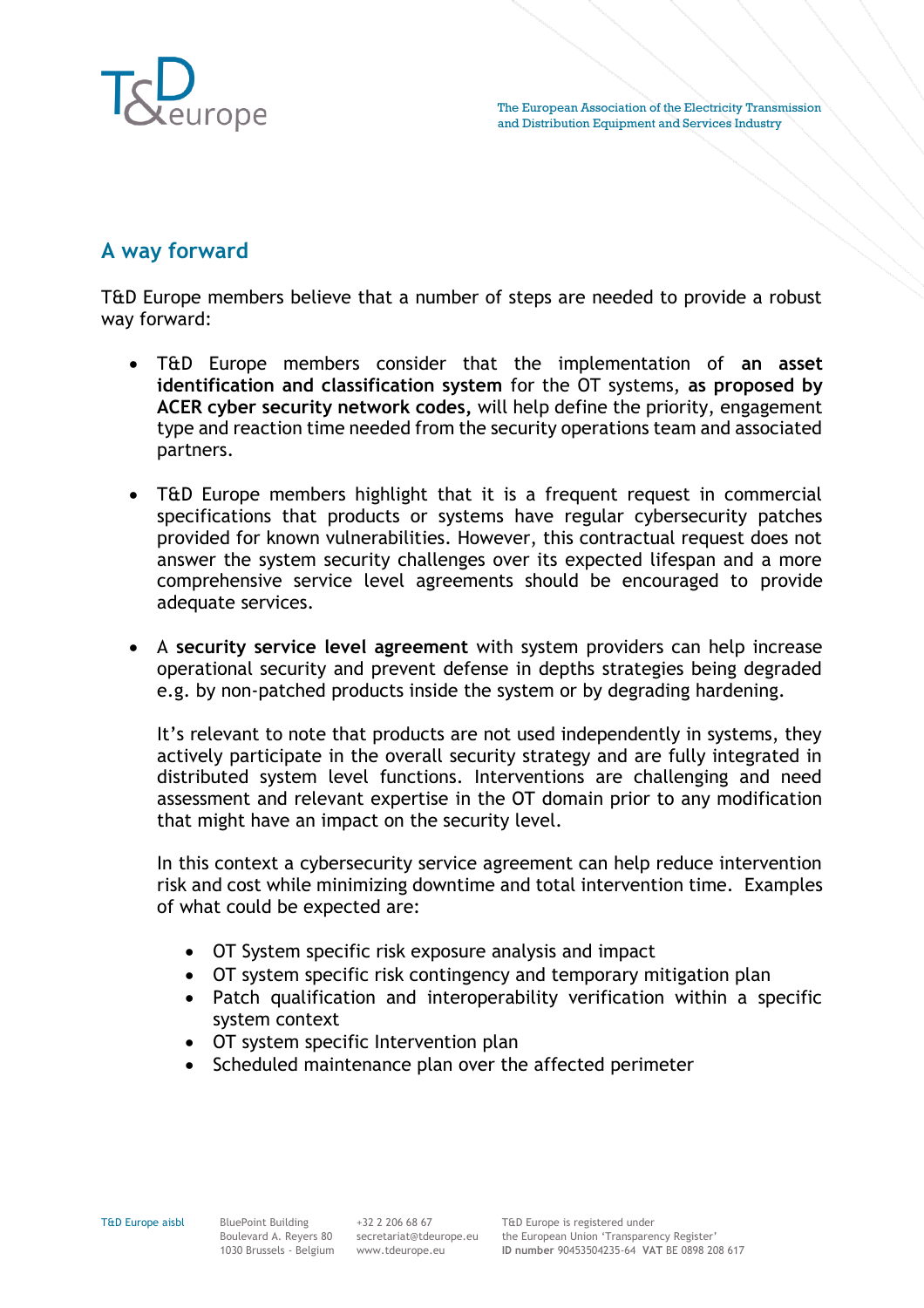

- Patching procedure and sequencing
- Re-validation and specific testing
- In those cases where some products are reaching the end of their operational market life, the support of the solution provider becomes even more important since additional guidance could be provided, such as:
	- Identification of vulnerabilities for deployed systems
	- Migration of a system, e.g., by deploying compatible in-production products
	- New product qualification, integration system testing and deployment

T&D Europe members contend that the current European cybersecurity measures do **not provide a balanced answer to OT systems lifecycle security** and should include mechanisms to support service level agreements in the cyber security service relation between system providers and asset owners that matches the importance and value of this service.

### **Conclusion and recommendations**

The grid code for cybersecurity aspects of cross-border electricity flow guideline published by ACER in July 2021<sup>5</sup> contains important requirements that can help to address the issues highlighted here for new and installed OT systems.

It is imperative that the new cybersecurity grid code promotes ways to achieve a sustainable **lifecycle cybersecurity support for OT systems with regular patches and update services**, and these should not be limited only to critical assets for cross-border flows, but to the majority of important assets providing essential energy services to society.

5

https://documents.acer.europa.eu/Official\_documents/Acts\_of\_the\_Agency/Framework\_Guidelines/Framework %20Guidelines/Framework%20Guideline%20on%20Sector-

Specific%20Rules%20for%20Cybersecurity%20Aspects%20of%20Cross-

Border%20Electricity%20Flows\_210722.pdf